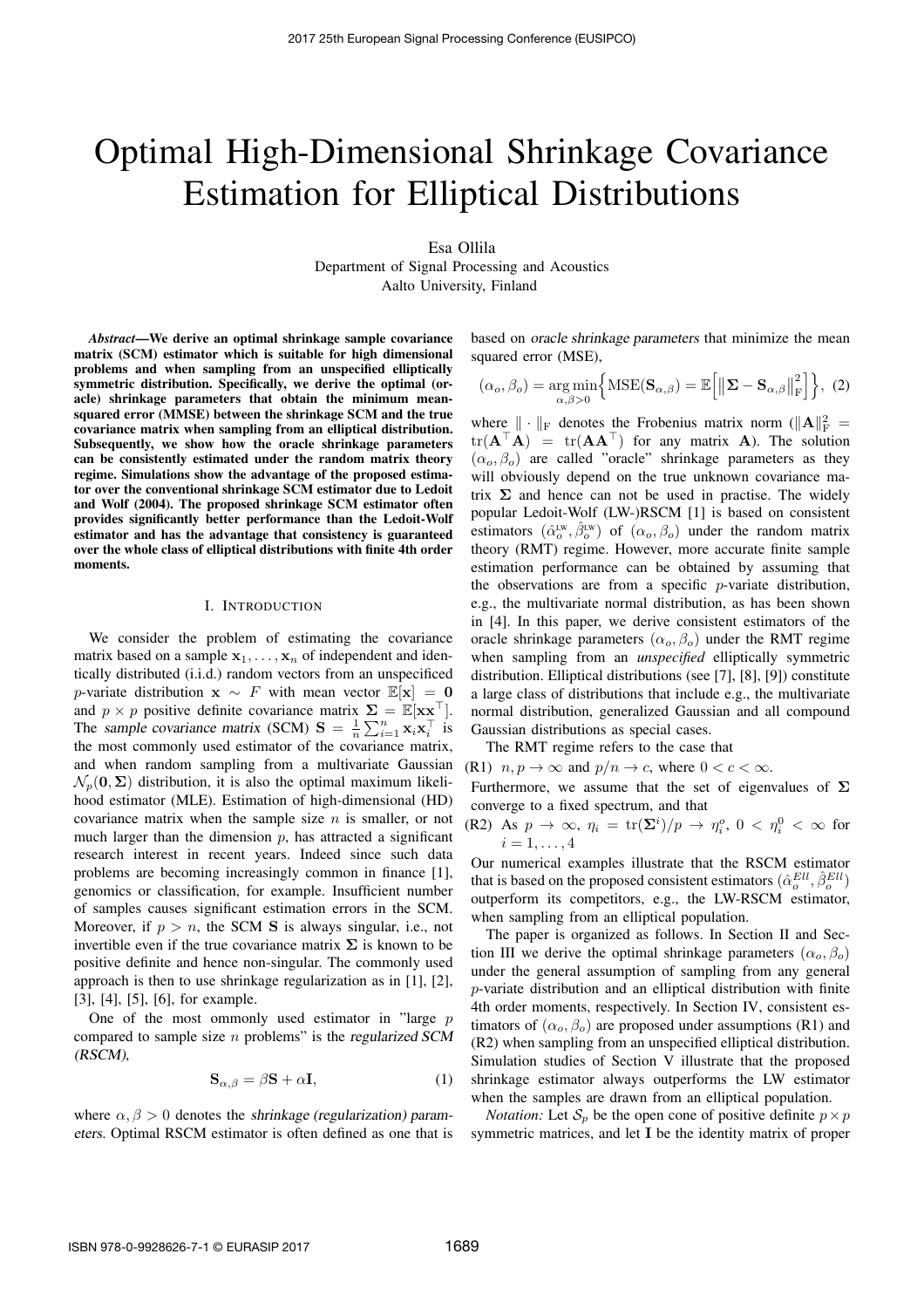dimension,  $vec(\cdot)$  denotes an operator that transforms a matrix into a vector by stacking the columns of the matrix,  $tr(\cdot)$ denotes the matrix trace operator, and ⌦ denote the *Kronecker product*: for any matrix **A** and **B**,  $A \otimes B$  is a block matrix with  $(i, j)$ -block being equal to  $a_{ij}$ B. A *commutation matrix*  $\mathbf{K}_p$  is a  $p^2 \times p^2$  block matrix with  $(i, j)$ -block equal to a  $p \times p$ matrix that has a 1 at entry  $(i, i)$  and 0's elsewhere. It has the following important property [10]:  $\mathbf{K}_p$  vec( $\mathbf{A}$ ) = vec( $\mathbf{A}^\top$ ) for any  $p \times p$  matrix **A**.

# II. OPTIMAL ORACLE SHRINKAGE PARAMETERS

Define *scale* measures of  $\Sigma \in S_n$  as

$$
\eta = \text{tr}(\Sigma)/p
$$
 and  $\eta_2 = \text{tr}(\Sigma^2)/p$ . (3)

An important measure in our future developments is the following measure of sphericity [11],

$$
\gamma = \frac{\eta_2}{\eta^2} = \frac{p \operatorname{tr}(\Sigma^2)}{\operatorname{tr}(\Sigma)^2}.
$$
 (4)

Statistic  $\gamma$  measures how close the covariance matrix is to a scaled identity matrix. It verifies  $\gamma \geq 1$  and  $\gamma = 1$  if and only if  $\Sigma = cI$  for some  $c > 0$ .

The parameters  $\eta$  and  $\gamma$  are elemental in our developments. As is shown in Theorem 2, the optimal shrinkage parameter pair  $(\alpha_o, \beta_o)$  for elliptical distributions depends on the true covariance matrix  $\Sigma$  only through  $\eta$  and  $\gamma$ . Simple "plug-in" estimates of  $(\alpha_{\alpha}, \beta_{\alpha})$  can then be obtained by simply replacing  $(n, \gamma)$  with their estimates. Finding accurate and consistent estimators of the shrinkage parameters is then a considerably simpler task than in the general case of Theorem 1.

Next theorem provides the expression for the oracle shrinkage parameters in the case of sampling from an unspecified *p*-variate distribution with finite 4th order moments.

**Theorem 1.** Let  $\{x_i\}_{i=1}^n$  denote a random sample from any *p-variate distribution (not necessarily elliptical distribution) with finite 4th order moments. Then the oracle parameters in* (2) *are*

$$
\beta_o = \frac{p(\gamma - 1)\eta^2}{\mathbb{E}\left[\text{tr}\left(\mathbf{S}^2\right)\right] - p\eta^2} \quad \text{and} \quad \alpha_o = (1 - \beta_o)\eta \tag{5}
$$

*where*  $\eta$  *and*  $\gamma$  *are defined in* (3) *and* (4)*, respectively. The value of MSE at the optimum is*

$$
\text{MSE}(\mathbf{S}_{\alpha_o,\beta_o}) = \|\mathbf{\Sigma} - \eta \mathbf{I}\|_{\text{F}}^2 (1 - \beta_o). \tag{6}
$$

*The optimal*  $\beta_o$  *is always in the range* [0, 1)*.* 

*Proof.* It was shown in [1, Theorem 2.1] that

$$
\beta_o = \frac{\|\Sigma - \eta \mathbf{I}\|_{\text{F}}^2}{\|\Sigma - \eta \mathbf{I}\|_{\text{F}}^2 + \mathbb{E}\big[\|\mathbf{S} - \Sigma\|_{\text{F}}^2\big]}
$$
(7)

and  $\alpha_o = (1 - \beta_o)\eta$ . The form of  $\beta_o$  in (7) implies that  $\beta_o \in$  $[0, 1)$ . We now show that  $(7)$  can be expressed in the form  $(5)$ . First, we observe that

$$
a_1 = \mathbb{E}[||\mathbf{S} - \mathbf{\Sigma}||_{\mathrm{F}}^2] = \mathbb{E}[\mathrm{tr}(\mathbf{S}^2)] - 2\mathbb{E}[\mathrm{tr}(\mathbf{S}\mathbf{\Sigma})] + \mathrm{tr}(\mathbf{\Sigma}^2)
$$
  
=  $\mathbb{E}[\mathrm{tr}(\mathbf{S}^2)] - \mathrm{tr}(\mathbf{\Sigma}^2)$  (8)

where we used that  $\mathbb{E}[\text{tr}(\mathbf{S}\Sigma)] = \text{tr}(\mathbb{E}[\mathbf{S}]\Sigma) = \text{tr}(\Sigma^2)$ . The numerator of  $\beta_o$  in (7) is

$$
a_2 = ||\mathbf{\Sigma} - \eta \mathbf{I}||_{\text{F}}^2 = \text{tr}(\mathbf{\Sigma}^2) - (1/p) {\{\text{tr}(\mathbf{\Sigma})\}}^2 = p(\eta_2 - \eta^2) = p(\gamma - 1)\eta^2
$$
 (9)

which shows that denominator of  $\beta_o$  is  $a_1 + a_2 = \mathbb{E} \left[ \text{tr} (\mathbf{S}^2) \right] (1/p)\{tr(\mathbf{\Sigma})\}^2 = \mathbb{E}[tr(\mathbf{S}^2)] - p\eta^2$ . These expressions for numerator and denominator of  $\beta_o$  yield the assertion (5) for  $\beta_o$ . Write  $L(\alpha, \beta) = \mathbb{E} \left[ \|\mathbf{S}_{\alpha, \beta} - \Sigma\|_{\text{F}}^2 \right]$  for the MSE. Note that

$$
L(\alpha, \beta) = \mathbb{E}\left[\left\|\alpha \mathbf{I} + \beta(\mathbf{S} - \mathbf{\Sigma}) - (1 - \beta)\mathbf{\Sigma}\right\|_{\mathrm{F}}^2\right]
$$
  
=  $\alpha^2 p + \beta^2 a_1 + (1 - \beta)^2 \eta_2 p - 2\alpha (1 - \beta) \eta p$ . (10)

The MSE at the optimum is

$$
MSE(S_{\alpha_o, \beta_o}) = L((1 - \beta_o)\eta, \beta_o)
$$
  
=  $\beta_o^2 a_1 + (1 - \beta_o)^2 \eta_2 p - (1 - \beta_o)^2 \eta^2 p$   
=  $(1 - \beta_o^2)^2 \underbrace{\{p(\eta_2 - \eta^2)\}}_{= a_2 \text{ by (9)}} + \beta_o^2 a_1$   
=  $(1 - \beta_o)^2 a_2 + (1 - \beta_o) \beta_o a_2$   
=  $(1 - \beta_o) a_2$ ,

where the 3rd identity follows as  $\beta_0 a_1 = (1 - \beta_0) a_2$ . This completes the proof. completes the proof.

Theorem has important implications. First, since  $\alpha_o = (1 \beta_o$ ) $\eta$  is determined by the value of  $\beta_o \in [0, 1)$ , the optimal RSCM can be expressed simply as

$$
\mathbf{S}_{\alpha_o,\beta_o} = \beta_o \frac{1}{n}\sum_{i=1}^n \mathbf{x}_i \mathbf{x}_i^\top + (1-\beta_o)\eta \mathbf{I}.
$$

Since  $\hat{\eta} = \text{tr}(\mathbf{S})/p$  is a consistent estimator of  $\eta = \text{tr}(\mathbf{\Sigma})/p$ both in the conventional (fixed *p*) and RMT asymptotic regime, we need to simply focus on finding a consistent estimator  $\beta$ <sub>o</sub> of  $\beta$ <sub>o</sub>. Consistent estimator of  $\alpha$ <sub>o</sub> is determined simply as  $\hat{\alpha}_o = (1 - \hat{\beta}_o) \operatorname{tr}(\mathbf{S})/p.$ 

Ledoit and Wolf [1] showed that the following estimate

$$
\hat{\beta}_{\text{Lw}}^* = 1 - \frac{\sum_{i=1}^n \|\mathbf{x}_i \mathbf{x}_i^{\top} - \mathbf{S}\|_{\text{F}}^2}{pn^2(\hat{\gamma} - 1)} = 1 - \frac{\frac{1}{np} \sum_{i=1}^n \|\mathbf{x}_i\|_2^4 - \hat{\eta}_2}{n(\hat{\gamma} - 1)}
$$

where  $\hat{\gamma} = \hat{\eta}_2/\hat{\eta} = p \text{ tr}(\mathbf{S}^2)/\text{ tr}(\mathbf{S})$  and  $\hat{\eta}_2 = \text{ tr}(\mathbf{S}^2)/p$ , converges to  $\beta_o$  in (5) in probability under RMT regime (R1) and (R2) when sampling from a distribution  $x \sim F$  with finite 4th-order moments. The authors of [1] then proposed to estimate the shrinkage parameters using

$$
\hat{\beta}_0^{\text{Lw}} = \max(0, \hat{\beta}_{\text{Lw}}^*) \quad \text{and} \quad \hat{\alpha}_0^{\text{Lw}} = (1 - \hat{\beta}_0^{\text{Lw}}) \operatorname{tr}(\mathbf{S})/p,
$$

where the max constraint ensures that the final estimate remains on the interval [0*,* 1]. The RSCM based on the above penalty parameters is referred hereafter as *LW-RSCM estimator*.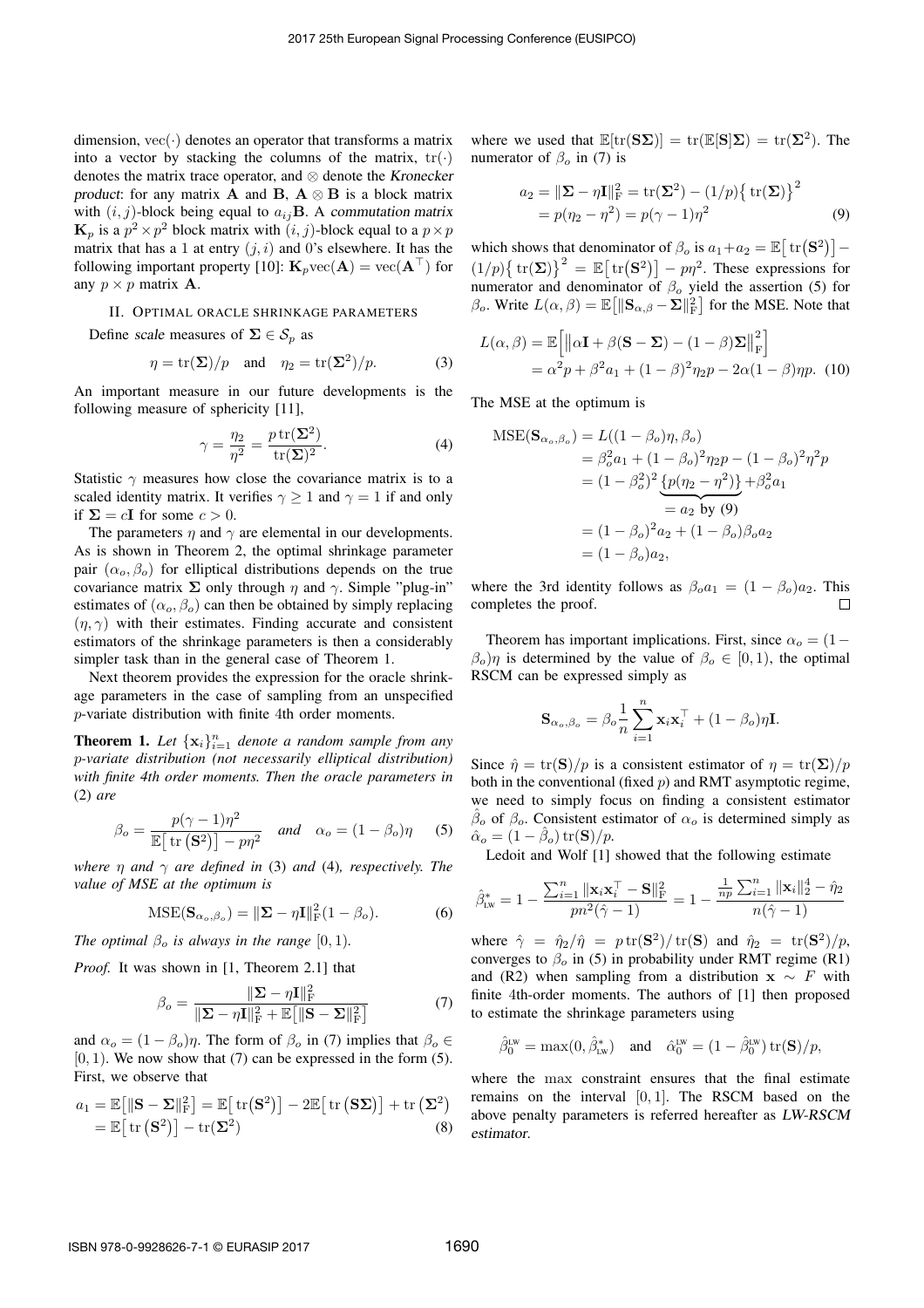## III. OPTIMAL ORACLE SHRINKAGE PARAMETERS: THE ELLIPTICAL CASE

Assume now that  $x_1, \ldots, x_n$  are independent and identically distributed (i.i.d.) random vectors from a centered elliptical distribution with mean vector  $\mathbb{E}[\mathbf{x}] = \mathbf{0}$  and positive definite covariance matrix  $\Sigma = \mathbb{E}[\mathbf{x} \mathbf{x}^{\top}]$ , denoted  $\mathcal{E}_p(\mathbf{0}, \Sigma, g)$ . For a review of elliptical distributions, see [7], [8], [9]. The probability density function (p.d.f.) of  $\mathbf{x} \sim \mathcal{E}_p(\mathbf{0}, \mathbf{\Sigma}, g)$  is

$$
f(\mathbf{x}) = C_{p,g} |\mathbf{\Sigma}|^{-1/2} g(\mathbf{x}^\top \mathbf{\Sigma}^{-1} \mathbf{x})
$$

where  $g : [0, \infty) \rightarrow [0, \infty)$  is a fixed function, called the *density generator, that is independent of* x and  $\Sigma$ , and  $C_{p,q}$ is a normalizing constant ensuring that  $f(\mathbf{x})$  integrates to 1. Let *g* be defined so that  $\Sigma$  represents the covariance matrix of x. For example, the *p*-variate Gaussian distribution, denoted  $\mathbf{x} \sim \mathcal{N}_p(\mathbf{0}, \boldsymbol{\Sigma})$ , is a member in this class with density generator  $g(t) = \exp(-t/2)$ . As earlier in Theorem 1, we assume that the elliptical population possesses finite 4th-order moments.

Recall that the *kurtosis* of a zero mean random variable *x* is defined as

$$
kurt(x) = \frac{\mathbb{E}[x^4]}{(\mathbb{E}[x^2])^2} - 3.
$$

The *elliptical kurtosis parameter* [7]  $\kappa$  of a random vector  $x =$  $(x_1, \ldots, x_p)^\top \sim \mathcal{E}_p(\mathbf{0}, \mathbf{\Sigma}, g)$  is defined as

$$
\kappa = \frac{\mathbb{E}[r^4]}{p(p+2)} - 1 = \frac{1}{3} \cdot \text{kurt}(x_i),\tag{11}
$$

where  $r$  denotes the (2nd order) modular variate of the elliptical distribution, defined as  $r = \sqrt{x^T \Sigma^{-1} x}$ . The elliptical kurtosis shares properties similar to kurtosis of a real random variable. Especially, if  $\mathbf{x} \sim \mathcal{N}_p(\mathbf{0}, \boldsymbol{\Sigma})$ , then  $\kappa = 0$ . This is obvious since the marginal distributions are Gaussian and hence  $\kappa = (1/3)$  kurt $(x_i) = 0$ . Another way to derive this is by noting that  $r^2 = \mathbf{x}^\top \mathbf{\Sigma}^{-1} \mathbf{x} \sim \chi_p^2$  and hence  $\mathbb{E}[r^4] = p(p+2)$ . The importance of elliptical kurtosis parameter  $\kappa$  is due to the fact that the  $p^2 \times p^2$  covariance matrix of vec(S) can be expressed as [7]:

$$
cov(vec(\mathbf{S})) =
$$

$$
\frac{(1+\kappa)}{n}(\mathbf{I} + \mathbf{K}_p)(\mathbf{\Sigma} \otimes \mathbf{\Sigma}) + \frac{\kappa}{n}vec(\mathbf{\Sigma})vec(\mathbf{\Sigma})^\top, \qquad (12)
$$

where  $\mathbf{K}_p$  denotes the commutation matrix defined in the Introduction. Thus the elliptical kurtosis parameter  $\kappa$  along with the true covariance matrix  $\Sigma$  provide a complete description of the covariances between elements  $S_{ij}$  and  $S_{kl}$  of the SCM S.

In the next Lemma we derive the MSE of the SCM.

**Lemma 1.** Let  $\{x_i\}_{i=1}^n$  $\int_{0}^{iid} \mathcal{E}_p(\mathbf{0}, \mathbf{\Sigma}, g)$ *, where*  $\mathbf{\Sigma} = \text{cov}(\mathbf{x}_i)$ *and 4th-order moments exists. Then the MSE of* S *is*

$$
MSE(\mathbf{S}) = \frac{p}{n} \cdot \eta^2 \Big\{ \kappa (2\gamma + p) + \gamma + p \Big\},\,
$$

*and the normalized mean squared error (NMSE) is*

$$
\text{NMSE}(\mathbf{S}) = \frac{\mathbb{E}\big[\|\mathbf{S} - \boldsymbol{\Sigma}\|_{\text{F}}^2\big]}{\|\boldsymbol{\Sigma}\|_{\text{F}}^2} = \frac{1}{\gamma} \cdot \frac{1}{n} \Big\{ \kappa(2\gamma + p) + \gamma + p \Big\}.
$$

*Furthermore,*

$$
\mathbb{E}[\mathrm{tr}(\mathbf{S}^2)] = \mathrm{MSE}(\mathbf{S}) + p\eta_2.
$$

*Above*  $\eta$ ,  $\gamma$  *and*  $\kappa$  *are defined in* (3), (4) *and* (11)*, respectively.* 

*Proof.* Since S is unbiased, so  $\mathbb{E}[S] = \Sigma$ , it holds that

$$
MSE(S) = \text{tr}\{\text{cov}(\text{vec}(S))\},\tag{13}
$$

where  $cov(vec(S))$  has the expression stated in (12). Then recall the following results:  $tr(A \otimes B) = tr(A) tr(B)$ ,  $tr\{vec(\mathbf{A})\vec{\mathrm{vec}}(\mathbf{B})^{\dagger}\} = tr(\mathbf{A}\mathbf{B})$  for any square matrices  $\mathbf{A}$ and B of same order; see e.g., [10]. These imply that

$$
\operatorname{tr}(\Sigma \otimes \Sigma) = \operatorname{tr}(\Sigma)^2, \ \operatorname{tr} \{ \operatorname{vec}(\Sigma) \operatorname{vec}(\Sigma)^\top \} = \operatorname{tr}(\Sigma^2). \ \ (14)
$$

It is also easy to show that

$$
\operatorname{tr}\left\{\mathbf{K}_{p}(\mathbf{\Sigma}\otimes\mathbf{\Sigma})\right\}=\operatorname{tr}(\mathbf{\Sigma}^{2})
$$
\n(15)

by recalling the definition of the commutation matrix and the property  $tr(\mathbf{A} \otimes \mathbf{B}) = tr(\mathbf{A}) tr(\mathbf{B})$ . Using (13) - (15), then yield the stated expression for MSE(S). The expression for NMSE is obtained by dividing MSE(S) by  $tr(\Sigma^2) = p\eta_2$ . The last results follows as

$$
MSE(\mathbf{S}) = \mathbb{E}[\|\mathbf{S} - \Sigma\|_{\mathrm{F}}^2] = \mathbb{E}[\mathrm{tr}\{(\mathbf{S} - \Sigma)(\mathbf{S} - \Sigma)\}]
$$
  
=  $\mathbb{E}[\mathrm{tr}(\mathbf{S}^2) - 2 \mathrm{tr}(\mathbf{S}\Sigma) + \mathrm{tr}(\Sigma^2)]$   
=  $\mathbb{E}[\mathrm{tr}(\mathbf{S}^2)] - p\eta_2$ 

by using that  $\mathbb{E}[\text{tr}(\mathbf{S}\Sigma)] = \text{tr}(\mathbb{E}[\mathbf{S}|\Sigma]) = \text{tr}(\Sigma^2) = p\eta_2$ .  $\Box$ 

Next theorem states that the oracle parameters derived in Theorem 1 can be written in a much simpler form when sampling from an elliptically symmetric distribution.

**Theorem 2.** Let  $\{x_i\}_{i=1}^n$  $\stackrel{iid}{\sim}$   $\mathcal{E}_p(\mathbf{0}, \Sigma, g)$  *and assume that elliptical population possesses finite 4th-order moments. Then the oracle parameters*  $(\alpha_o, \beta_o)$  *that minimize the MSE are* 

$$
\beta_o^{Ell} = \frac{\gamma - 1}{(\gamma - 1) + \gamma \cdot \text{NMSE}(\mathbf{S})}
$$

$$
= \frac{\gamma - 1}{\gamma - 1 + (1/n)\{\kappa(2\gamma + p) + \gamma + p\}}
$$

$$
W = (1 - e^{Ell})
$$

 $and \ \alpha_o^{Ell} = (1 - \beta_o^{Ell})\eta.$ 

*Proof.* Using Lemma 1, the denominator of  $\beta$  is

$$
\mathbb{E}[\text{tr}(\mathbf{S}^2)] - p\eta^2
$$
  
= MSE(**S**) + p\eta\_2 - p\eta^2  
= p\eta^2\{\text{MSE}(\mathbf{S})/(p\eta^2) + \gamma - 1\}  
= p\eta^2\{\gamma \cdot \text{NMSE}(\mathbf{S}) + \gamma - 1\},

where the last identity follows as  $NMSE(S) =$  $MSE(S)/\Vert\Sigma\Vert_F^2$  =  $MSE(S)/(p\eta_2)$  and recalling that  $\gamma = \eta_2/\eta^2$ . Substituting this expression into (5) yields the first assertion for  $\beta_o$ . The second assertion follows by recalling the expression for NMSE(S) from Lemma 1.  $\Box$ 

It is not surprising that  $\beta_0$  and hence also  $\alpha_0$  depend on the functional form of the elliptical distribution (i.e., on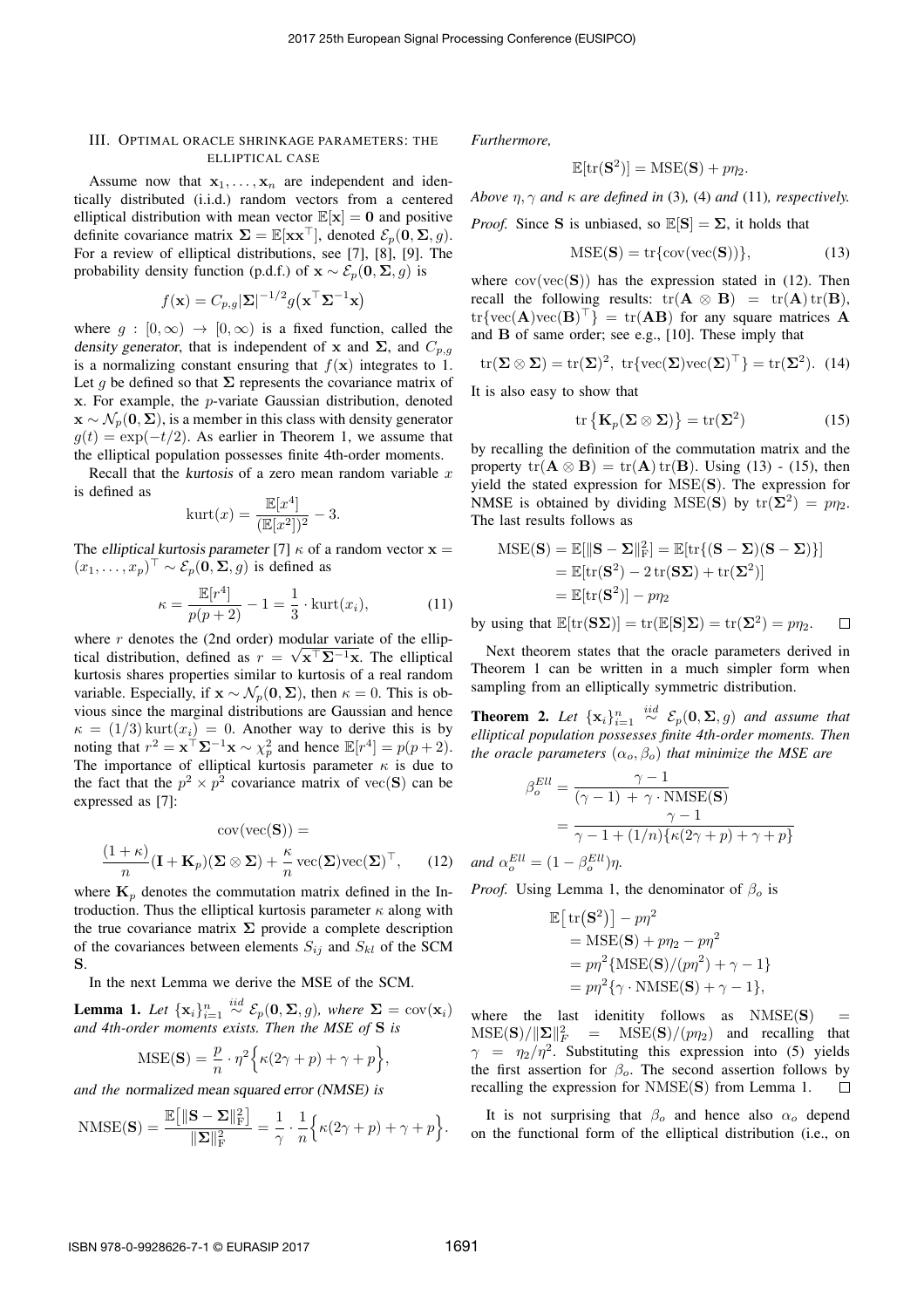density generator *g*) only via elliptical kurtosis parameter . Specifying the elliptical distribution (e.g., Gaussian, *t*distribution, etc), also specifies the value of  $\kappa$ . For example, when sampling from the Gaussian distribution, the elliptical kurtosis parameter is  $\kappa = 0$ , but since we do not assume any particular elliptical distribution, we need to find a consistent estimator of the elliptical kurtosis parameter  $\hat{\kappa}$  as well.

## IV. CONSISTENT ESTIMATION OF THE ORACLE PARAMETERS

Let  $\{\mathbf x_i\}_{i=1}^n$  $\overset{iid}{\sim} \mathcal{E}_p(\mathbf{0}, \mathbf{\Sigma}, g)$ , where  $\text{cov}(\mathbf{x}) = \mathbf{\Sigma}$  and assume that the 4th-order moments exists. In this section, we address the important topic of how to obtain consistent estimators of the unknown parameters  $\eta$ ,  $\gamma$  and  $\kappa$ .

First we recall that the sample sign covariance matrix, defined as

$$
\mathbf{S}_{sgn} = \frac{1}{n}\sum_{i=1}^n\frac{\mathbf{x}_i\mathbf{x}_i^\top}{\|\mathbf{x}_i\|^2},
$$

is well-known to be highly robust although it is not a consistent estimator of the covariance matrix [12]. However, the following result from [3, Lemma 4.1] shows that it can be used to estimate the parameter  $\gamma$ .

**Lemma 2.** Let 
$$
\{x_i\}_{i=1}^n \stackrel{iid}{\sim} \mathcal{E}_p(\mathbf{0}, \Sigma, g)
$$
. Then  
\n
$$
\hat{\gamma} = p \operatorname{tr} (\mathbf{S}_{sgn}^2) - (p/n) \tag{16}
$$

*is a consistent estimator of*  $\gamma = p \text{ tr}(\Sigma^2)/\text{ tr}(\Sigma)^2$  *under assumption (R1) and (R2).*

Note that  $\hat{\gamma}$  is a robust and distribution-free estimator of  $\gamma$ . The optimum parameter  $\beta_o^{Ell} = \beta_o^{Ell}(\gamma, \kappa)$  depends on  $\gamma$  and . Hence a *plug-in estimator*,

$$
\hat{\beta}_o^{Ell} = \beta_o^{Ell}(\hat{\gamma}, \hat{\kappa}),
$$

where  $\hat{\gamma}$  and  $\hat{\kappa}$  are consistent estimators of  $\gamma$  and  $\kappa$ , is a consistent estimator of  $\beta_o$  as well. A natural estimate of  $\kappa$ is the conventional sample average,

$$
\hat{\kappa} = \max\left(-\frac{2}{p+2}, \frac{1}{3p}\sum_{j=1}^{p} \hat{k}_j\right),
$$
\n(17)

where  $\hat{k}_j = m_j^{(4)}/(m_j^{(2)})^2 - 3$  is the sample kurtosis of the *j*th variable and  $m_j^{(q)} = \frac{1}{n} \sum_{i=1}^n (x_{ij})^q$  denotes the *q*th order sample moment,  $j = 1, \ldots, p$ . Above the max constraint ensures that the final estimate  $\hat{\kappa}$  does not exceed the theoretical lower bound [13],  $-2/(p+2)$  of elliptical kurtosis parameter  $\kappa$ . The estimate  $\hat{\kappa}$  is a consistent estimator of the elliptical kurtosis  $\kappa$  both in the conventional and RMT regime.

We can now define the *Ell-RSCM estimator* as the regularized SCM based on the following estimated optimal shrinkage parameters

$$
\hat{\beta}_{o}^{Ell} = \max\left(0, \frac{T}{T + (1/n)\{\hat{\kappa}(2\hat{\gamma} + p) + \hat{\gamma} + p\}}\right) \quad (18)
$$

$$
\hat{\alpha}_{o}^{Ell} = (1 - \hat{\beta}_{o}^{Ell}) \operatorname{tr}(\mathbf{S})/p
$$

where  $T = \hat{\gamma} - 1$  and  $\hat{\gamma}$  and  $\hat{\kappa}$  are defined in (16) and (17), respectively,

## V. SIMULATION STUDY

We conduct a small simulation study to investigate the performance of RSCM estimators in terms of their finite sample NMSE. Each simulation is repeated 10000 times and the NMSE is computed (averaged of Monte-Carlo runs) for each RSCM estimator. Theoretical oracle MSE value derived in (6) and normalized by  $\|\Sigma\|_{\mathrm{F}}^2$  is used as a benchmark lower bound for empirical NMSE values. This is shown in the figures as solid black line.

#### *A. AR(1) covariance matrix*

In the first experiment, an autoregressive covariance structured is used. We let  $\Sigma$  be the covariance matrix of a Gaussian AR(1) process,

$$
[\mathbf{\Sigma}]_{ij} = \varrho^{|i-j|}, \quad r \in (0,1).
$$

Note that  $\Sigma$  verifies  $\eta = \text{tr}(\Sigma)/p = 1$ . When  $\rho$  is close to 0, then  $\Sigma$  is close to an identity matrix and when  $\rho$  tends to 1,  $\Sigma$  tends to a singular matrix of rank 1. Thus the theoretical value  $\beta_0$  is close to 0 for small values of  $\rho$ , i.e., when the true covariance matrix is close to the target I, and  $\beta_0 \approx 1$  for  $\rho$ close to 1. Dimension is fixed at  $p = 100$  and *n* is allowed to vary from  $0.2 \cdot p$  to  $1.2 \cdot p$ .

Figure 1 depicts the NMSE performance when the samples are drawn from a Gaussian distribution (upper panel) and a multivariate  $t_{\nu}$ -distribution with  $\nu = 8$  degrees of freedom (lower panel). Several conclusions can be drawn from these figures. First, when  $\rho = 0.1$  and thus  $\Sigma$  is close to the shrinkage target matrix I, Ell-RSCM estimators outperform the LW-RSCM estimator. Especially, when the ratio  $n/p$  is small (i.e., *p* larger than *n*), we observe the largest performance differences in favor of Ell-RSCM. Second, when the true  $\Sigma$  starts to deviate significantly from the identity target matrix I (i.e.,  $\rho = 0.4$ ), LW-RSCM and Ell-RSCM estimator have similar performance especially for large values of *n/p*. Third, when the samples are drawn from  $t_8$ -distribution, the performance of LW-RSCM estimator is seen to deterioritate in comparison to the proposed Ell-RSCM estimator. Indeed very large differences are witnessed in NMSE between the estimators especially when  $n/p < 0.5$ .

## *B. Largely varying spectrum*

Our next study follows the set-up in [3] in which  $\Sigma$  has one (or a few) large eigenvalues. In the first set-up,  $\Sigma$  is a diagonal matrix of size  $50 \times 50$ , where *m* eigenvalues are equal to 1 and the remaining  $50 - m$  eigenvalues are 0.01. For the case  $n = p = 50$ , Figure 2 depicts the NMSE as a function of *m* when sampling from a  $t_{\nu}$  distribution with  $\nu = 8$ degrees of freedom. Ell-RSCM has excellent performance as its NMSE curve is essentially overlapping with the theoretical NMSE curve. LW-RSCM estimator is performing poorly for all values of *m* except at the extremes, i.e, when *m* is either small or large, in which case the covariance matrix  $\Sigma$  is close to an (scaled) identity matrix.

Next simulation set-up considers a very challenging scenario in which the spectrum of  $\Sigma$  consists of several different